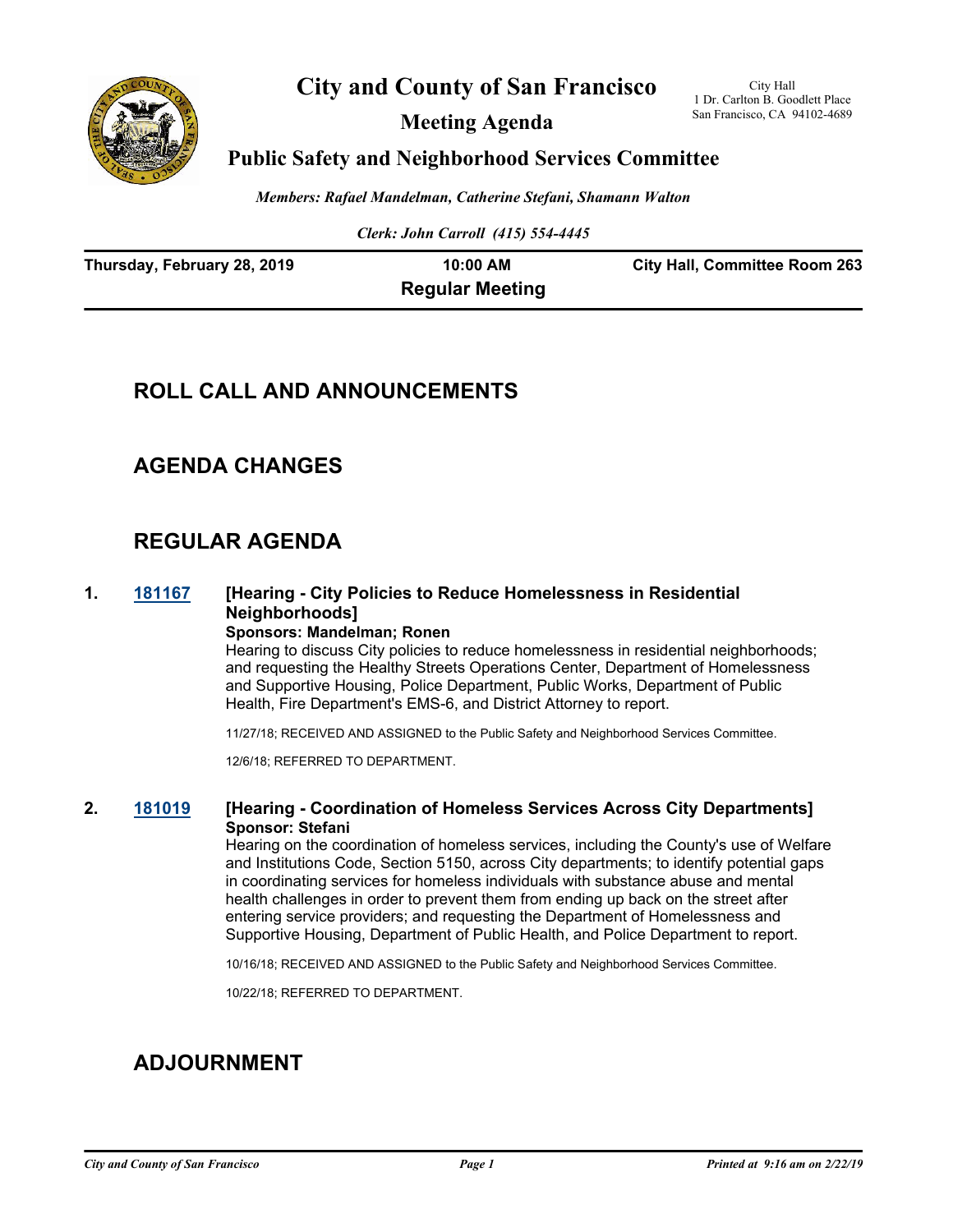# **LEGISLATION UNDER THE 30-DAY RULE**

*NOTE: The following legislation will not be considered at this meeting. Board Rule 3.22 provides that when an Ordinance or Resolution is introduced which would CREATE OR REVISE MAJOR CITY POLICY, the Committee to which the legislation is assigned shall not consider the legislation until at least thirty days after the date of introduction. The provisions of this rule shall not apply to the routine operations of the departments of the City or when a legal time limit controls the hearing timing. In general, the rule shall not apply to hearings to consider subject matter when no legislation has been presented, nor shall the rule apply to resolutions which simply URGE action to be taken.*

#### **[190164](http://sfgov.legistar.com/gateway.aspx?m=l&id=34285) [Police Code - Acceptance of Cash by Brick-and-Mortar Businesses] Sponsors: Brown; Fewer, Walton, Peskin, Safai, Mandelman and Ronen** Ordinance amending the Police Code to require, in general, that brick-and-mortar businesses accept payment in cash.

2/12/19; ASSIGNED UNDER 30 DAY RULE to the Public Safety and Neighborhood Services Committee.

2/20/19; REFERRED TO DEPARTMENT.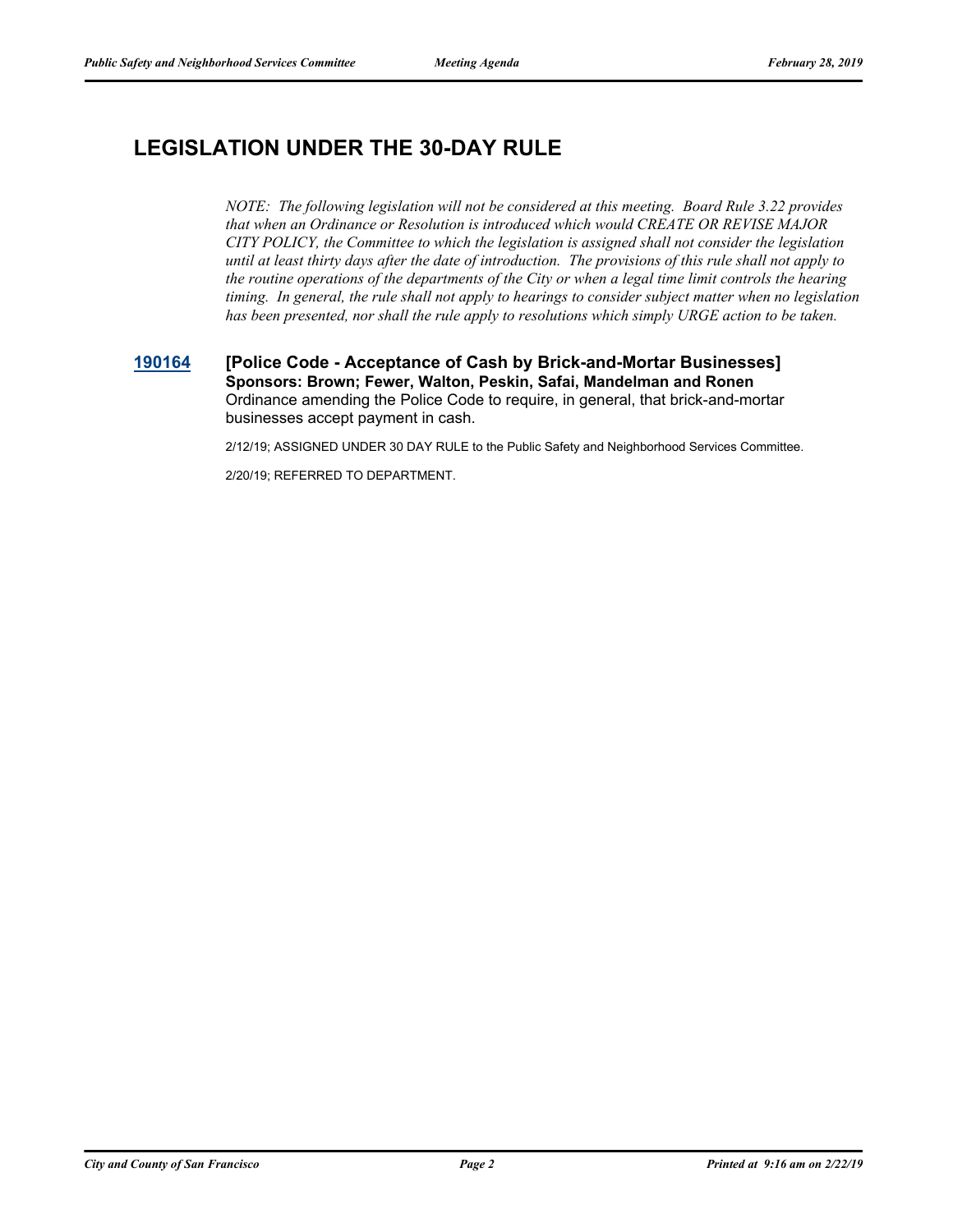### **Agenda Item Information**

Each item on the Consent or Regular agenda may include the following documents:

1) Legislation, 2) Budget and Legislative Analyst report,

3) Department or Agency cover letter and/or report, 4) Public correspondence

Items will be available for review at City Hall, 1 Dr. Carlton B. Goodlett Place, Room 244, Reception Desk.

### **Meeting Procedures**

The Board of Supervisors is the legislative body of the City and County of San Francisco. The Board has several standing committees where ordinances and resolutions are the subject of hearings at which members of the public are urged to testify. The full Board does not hold a second public hearing on measures which have been heard in committee.

Board procedures do not permit: 1) persons in the audience to vocally express support or opposition to statements by Supervisors or by other persons testifying; 2) ringing and use of cell phones, pagers, and similar sound-producing electronic devices; 3) bringing in or displaying signs in the meeting room; and 4) standing in the meeting room.

Each member of the public will be allotted the same maximum number of minutes to speak as set by the President or Chair at the beginning of each item or public comment, excluding City representatives, except that public speakers using interpretation assistance will be allowed to testify for twice the amount of the public testimony time limit. If simultaneous interpretation services are used, speakers will be governed by the public testimony time limit applied to speakers not requesting interpretation assistance. Members of the public who want a document placed on the overhead for display should clearly state such and subsequently remove the document when they want the screen to return to live coverage of the meeting.

IMPORTANT INFORMATION: The public is encouraged to testify at Committee meetings. Persons unable to attend the meeting may submit to the City, by the time the proceedings begin, written comments regarding the agenda items. These comments will be made a part of the official public record and shall be brought to the attention of the Board of Supervisors. Written communications should be submitted to the Clerk of the Board or Clerk of the Committee: 1 Dr. Carlton B. Goodlett Place, Room 244, San Francisco, CA 94102. Communications not received prior to the hearing may be delivered to the Clerk of the Board or Clerk of the Committee at the hearing and you are encouraged to bring enough copies for distribution to all of its members.

LAPTOP COMPUTER FOR PRESENTATIONS: Contact City Hall Media Services at (415) 554-7490 to coordinate the use of the laptop computer for presentations. Presenters should arrive 30 minutes prior to the meeting to test their presentations on the computer.

COPYRIGHT: System content that is broadcasted live during public proceedings is secured by High-bandwidth Digital Content Protection (HDCP), which prevents copyrighted or encrypted content from being displayed or transmitted through unauthorized devices. Members of the public who utilize chamber digital, audio and visual technology may not display copyrighted or encrypted content during public proceedings.

AGENDA PACKET: Available for review in the Office of the Clerk of the Board, City Hall, 1 Dr.Carlton B Goodlett Place, Room 244, or on the internet at http://www.sfbos.org/meetings. Meetings are cablecast on SFGovTV, the Government Channel 26. For DVD copies and scheduling call (415) 554-4188.

LANGUAGE INTERPRETERS: Requests must be received at least 48 hours in advance of the meeting to help ensure availability. Contact Peggy Nevin at (415) 554-5184. AVISO EN ESPAÑOL: La solicitud para un traductor debe recibirse antes de mediodía de el viernes anterior a la reunion. Llame a Peggy Nevin at (415) 554-5184. Paunawa: Ang mga kahilingan ay kailangang matanggap sa loob ng 48 oras bago mag miting upang matiyak na matutugunan ang mga hiling. Mangyaring tumawag ka sa (415) 554-5184.